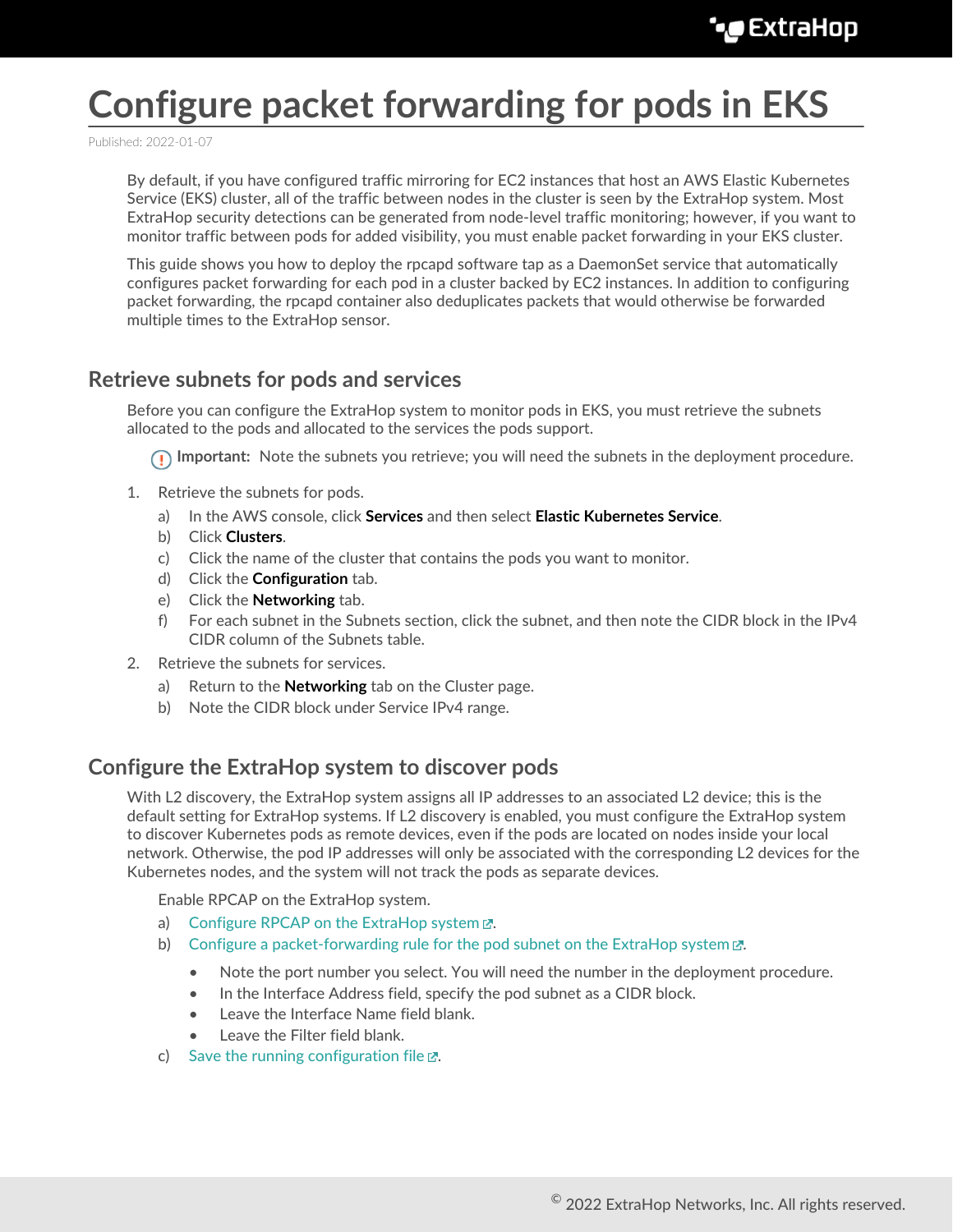# <span id="page-1-0"></span>**Create the rpcapd container image**

Create a container image for the containers that will forward packets to the ExtraHop system. After you create the container image, you must store the image in a registry that is accessible to all nodes in the EKS cluster. The registry can be the AWS Elastic Container Registry (ECR) or another third-party registry.



**Note:** The following instructions show you how to create the container image with Docker. However, you can create the image with any tool that produces Open Container Initiative (OCI) compliant images.

1. Download the RPCAP install files E.

Click the download link under Installation package for Other Linux distributions.

2. Open a terminal application and run the following command to extract the install script from the file:

```
tar xf rpcapd-8.0.5.3940.tar.gz
```
3. Enter the rpcapd directory:

cd rpcapd

4. Change the name of the rpcapd executable file to rpcapd:

```
mv rpcapd-64bit-linux rpcapd
```
- 5. Go to the [ExtraHop code-examples GitHub repository](https://github.com/ExtraHop/code-examples/tree/main/deploy_kubernetes_daemon)  $\mathbb Z$  and download the deploy kubernetes daemon/init.sh and deploy kubernetes daemon/Dockerfile files to the rpcapd directory.
- 6. In the rpcapd directory, create the docker image:

docker build -t rpcapd .

7. If you are storing the image in ECR, log in to the registry:

```
aws ecr get-login-password --region REGION | docker login --username AWS
  --password-stdin EXAMPLE_REGISTRY
```
8. Tag the image in a registry that can be accessed by all nodes in your Kubernetes cluster:

docker tag rpcapd EXAMPLE-REGISTRY/rpcapd:latest

**Note:** You must replace EXAMPLE\_REGISTRY with the name of your registry.

9. Push the image to the registry:

docker image push EXAMPLE-REGISTRY/rpcapd:latest

## **Deploy the rpcapd DaemonSet service**

- 1. Write the DaemonSet spec file.
	- a) Go to the [ExtraHop code-examples GitHub repository](https://github.com/ExtraHop/code-examples/tree/main/deploy_kubernetes_daemon)  $\mathbb Z$  and download the deploy\_kubernetes\_daemon/rpcapd\_daemon.yaml file to the rpcapd directory.
	- b) In the rpcapd directory, open the rpcapd\_daemon. yaml file in a text editor.
	- c) Replace the values for the following variables with information from your environment: